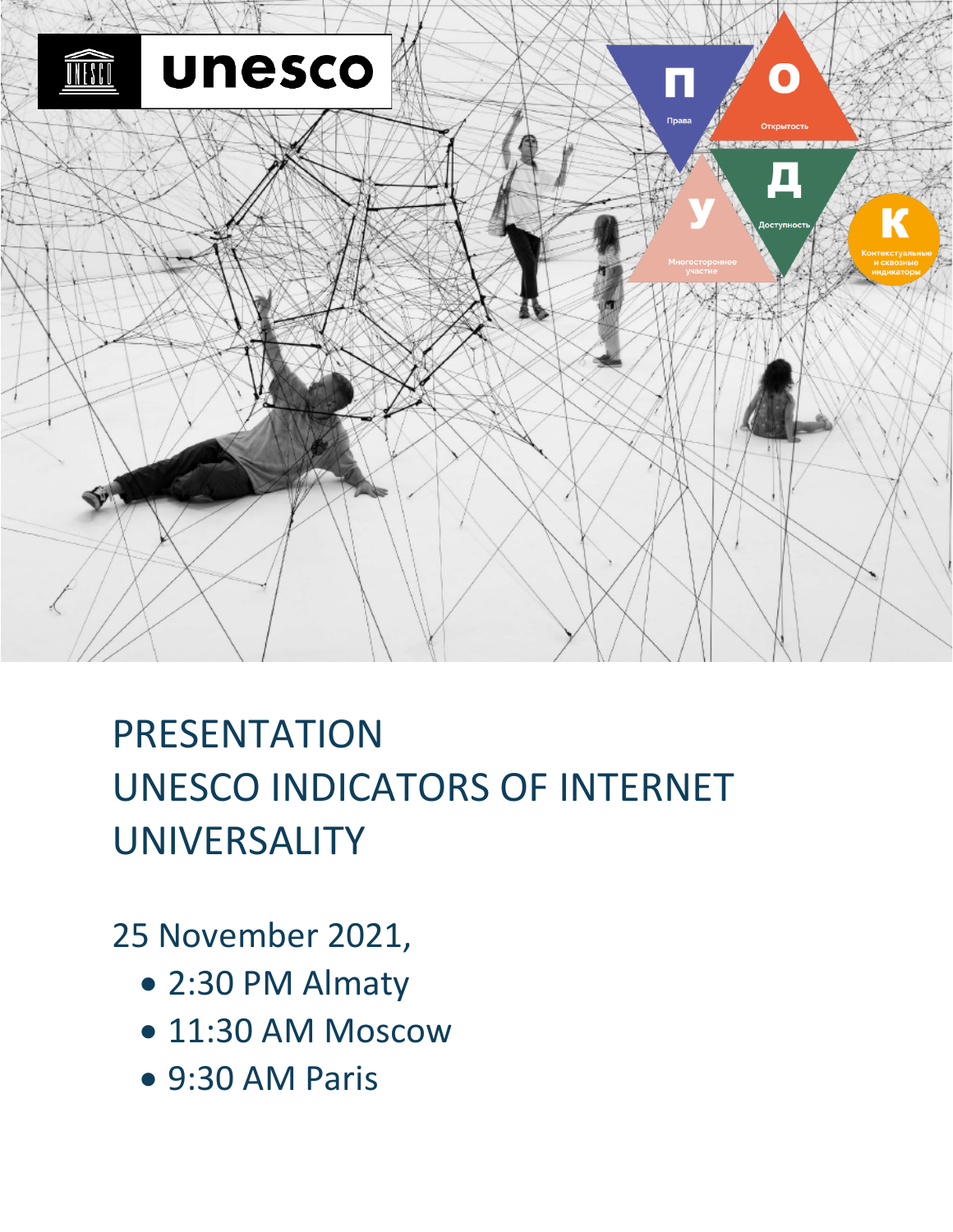

25 November 2021, UNESCO Almaty Office in cooperation with the UNESCO Institute for Information Technologies in Education, Moscow, is organizing a presentation of the publication " UNESCO Internet Universality Indicators" for the Russian-speaking countries.

UNESCO has been advocating for a universal Internet for a long time. In 2015, UNESCO's General Conference endorsed the Internet Universality ROAM-X Principles, which calls for an Internet that is (R) human Rights-based, (O) Open, (A) Accessible by everyone, nurtured by (M) Multistakeholder participation and governance, and (X) Inclusive towards women and all groups. The R.O.A.M. principles are articulated in detail through UNESCO's Internet Universality ROAM-X Indicators.

The set of 303 indicators, including 109 core ones, aims to assess how well national stakeholders, such as governments, companies and civil society, perform in adhering to the R.O.A.M principles and to a number of 79 cross-cutting indicators relating to gender equality, youth, ethical dimensions and sustainable development.

At the national level, these indicators aim to assess achievement and gaps of Internet development and policies via an inclusive multi-stakeholder methodology. The national assessment process proves to be a holistic approach for individual countries to operationalize the ROAM principles and to achieve evidence-based policy reform and improvement and serves an evidence-based approach to facilitate digital collaboration at regional and global levels.

The UNESCO Almaty Office in cooperation with the Institute for Information Technologies in Education, Moscow, is organising a presentation of the book " UNESCO Internet Universality Indicators" for Russian-speaking countries.

Opening addresses will be delivered by Tawfik Jelassi, Assistant Director General on Communication and Information, Krista Pikkat, Director of the UNESCO Almaty Office, and Tao Zhan, Director of UNESCO IITE.

Xianhong Hu, Programme Specialist at UNESCO HQs., will give a general presentation on the Internet Universality ROAM-X Indicators.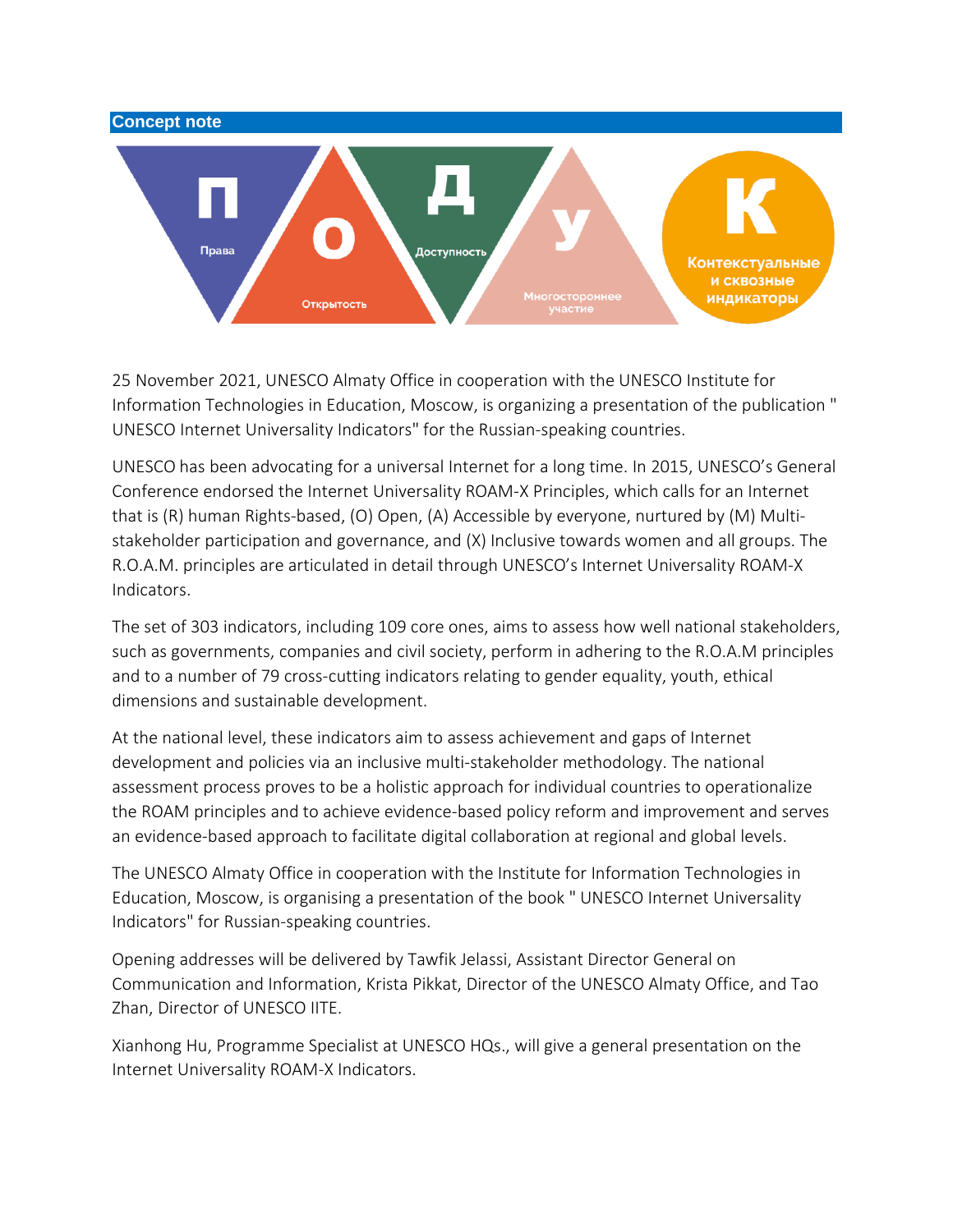Representatives of universities and UNESCO Chairs in the region, National Commissions for UNESCO, National Committees of the Information for All Programme are invited to attend the event.

### **Objectives**

- To discuss the relevance of the Internet Universality ROAM principles and Indicators to shape global digital transformation including in the Region.
- To share perspectives and showcase national assessment initiatives, as well as debate the policy recommendations and how to foster Internet policy reforms in the Region.
- To discuss how to make best use of the IGF Dynamic Coalition on Internet Universality ROAM-X indicators , how to engage further Regional stakeholders in the Dynamic Coalition and raise interest from more countries and stakeholders to conduct voluntary assessment of Internet Universality Indicators.

#### **Use the link to register**: [https://unesco-](https://unesco-org.zoom.us/meeting/register/tJcrcOCgpj0vHdB5h2Qz7fLLsndaOZSTVe0V)

[org.zoom.us/meeting/register/tJcrcOCgpj0vHdB5h2Qz7fLLsndaOZSTVe0V](https://unesco-org.zoom.us/meeting/register/tJcrcOCgpj0vHdB5h2Qz7fLLsndaOZSTVe0V)

**Contact**: Sergey Karpov, Communication and Information Officer, UNESCO Almaty Office, email[: s.karpov@unesco.org](mailto:s.karpov@unesco.org)

#### **Agenda**

| 14:30 pm Almaty time; 11:30 am Moscow time; 9:30 am Paris time |                                                                                                                                                                            |  |
|----------------------------------------------------------------|----------------------------------------------------------------------------------------------------------------------------------------------------------------------------|--|
| 15'                                                            | Welcome and opening remarks                                                                                                                                                |  |
| (14:50)                                                        | Moderator:                                                                                                                                                                 |  |
|                                                                | Opening remarks:                                                                                                                                                           |  |
|                                                                | Mr. Tawfik Jelassi, Assistant Director General on Communication and<br>Information (video message)<br>Ms. Krista Pikkat, Director of the UNESCO Almaty Office<br>$\bullet$ |  |
|                                                                | Tao Zhan, Director of UNESCO IITE<br>$\bullet$                                                                                                                             |  |
|                                                                | Ms. Marielza Oliveira, Director for Partnership and Operational Programme<br>$\bullet$<br>Monitoring, UNESCO                                                               |  |
| 10'                                                            | General presentation of the Internet Universality project                                                                                                                  |  |
| $(14:50 -$                                                     | by Xianhong Hu, Programme Specialist, UNESCO                                                                                                                               |  |
| 15:00                                                          |                                                                                                                                                                            |  |
| 40'                                                            | International Experts presentation + Key messages on ROAM-X                                                                                                                |  |
| $(15:00 -$                                                     | Country Presentations to address national needs with the national policy:                                                                                                  |  |
| 15:40                                                          | • 5' - Kazakhstan Internet universality indicators - Mr. Shavkat Sabirov,                                                                                                  |  |
|                                                                | 5' - Kyrgyzstan, IPDC Media Development Indicators, - Ms. Elira<br>$\bullet$                                                                                               |  |
|                                                                | <b>Turdubaeva</b>                                                                                                                                                          |  |
|                                                                | 5' - Uzbekistan Internet universality indicators - (UNESCO Tashkent)                                                                                                       |  |